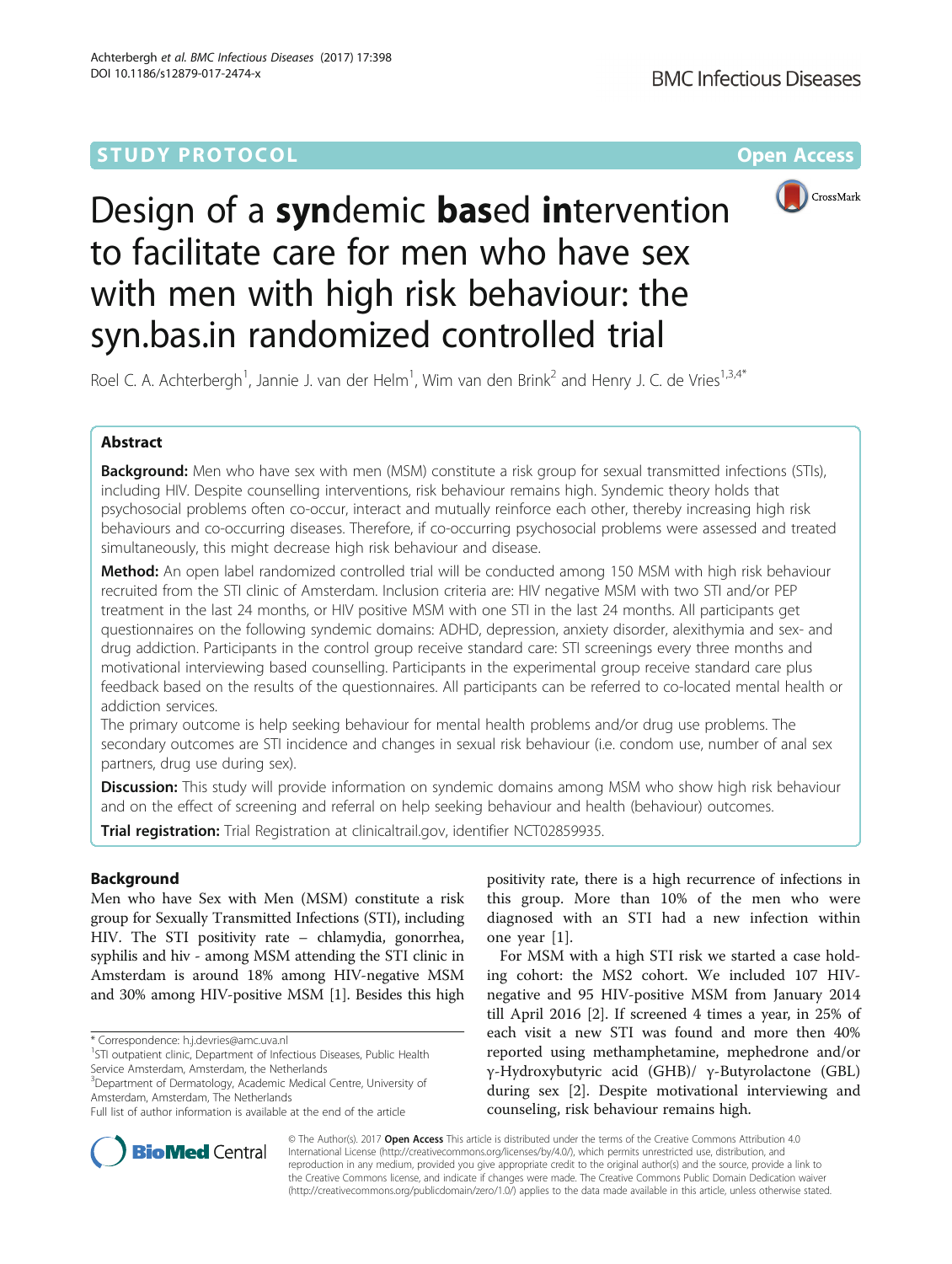<span id="page-1-0"></span>A syndemic is two or more afflictions, interacting synergistically and contributing to an excess burden of disease. The syndemic theory holds that psychosocial problems frequently co-occur, interact and mutually reinforce each other, thereby increasing high risk behaviours and co-occurring diseases [\[3](#page-5-0)]. According to the syndemic theory that explains the increased risk on STI in MSM, he following domains can contribute to risk behaviour: drug use, mental health problems, stigma, past or present abuse, and discrimination [\[4](#page-5-0)]. Sex related drug use is high among MSM in our MS2 cohort [[2\]](#page-5-0), and sex-related drug use is associated with STI [\[5](#page-5-0), [6](#page-5-0)], HIV [[6\]](#page-5-0) and high risk behaviour [\[7](#page-5-0)] In addition, MSM report elevated levels of mental health problems, including Attention Deficit Hyperactivity Disorder (ADHD), depressive episodes, obsessive-compulsive disorder and alcohol and drug dependence [[8](#page-5-0), [9](#page-5-0)]. If however, co-occurring psychosocial problems were assessed and treated, it might decrease high risk behaviours and co-occurring diseases.

To test this theory we developed the syndemic based intervention (syn.bas.in). The purpose of this open label, randomized controlled intervention at the STI outpatient clinic of Amsterdam is to answer the following question: does syndemic screening and indicated referral to co-located mental health and/or addiction treatment services result in increased help seeking behaviour, and decrease risk behaviour in MSM who are at high risk for STIs and HIV?

# Methods: participants, interventions and outcomes

# Study population

All participants of the MS2 cohort [\[2\]](#page-5-0) will be invited to join the syn.bas.in study. Other participants will be recruited directly from the STI clinic of the public health center of Amsterdam. Previous studies in the Netherlands have shown that MSM with an STI or a PEP treatment are at high risk of acquiring an HIV infection [\[10, 11\]](#page-5-0). Most MSM with HIV have shown high risk behaviour in the past and STI positivity is generally higher then among HIV negative MSM [\[1](#page-5-0)]. We expect this intervention to have the most impact on those showing recent high risk behaviour, therefor we choose the following inclusion criteria.

# Inclusion criteria

The inclusion criteria are MSM, 18 years or older, sufficient command of Dutch or English and

- for HIV positive MSM at least one STI<sup>\*</sup> in the last 12 months.
- for HIV negative MSM at least two STI<sup>\*</sup> or a PEP<br>treatment in the last 24 months.

(\* i.e. urethral, pharyngeal or anal gonorrhoea; urethral, pharyngeal or anal chlamydia; lymfogranuloma venereum; syphilis; acute hepatitis B and/or C; and newly diagnosed HIV infection. Genital warts or genital herpes do not count as inclusion criteria).

# Exclusion criteria

Men will be excluded if they speak insufficient Dutch or English, are not able to complete follow-up or otherwise deemed by clinic staff to be unsuited for participation.

# Study intervention

All participants will receive standard care, including STI screenings every three months and offered a motivational interviewing based counseling session. STI screenings include tests for syphilis, hepatitis B - if not documented vaccinated hepatitis C, HIV, and anal, urethral and pharyngeal chlamydia and gonorrhea. Asymptomatic men will be screened using a fast track procedure - i.e. no physical examination and selfsampling. Symptomatic men - with suspected STI related signs and/or complaints - will get a full physical examination, including anoscopy. Treatment and contact tracing will be offered to those with a newly diagnosed infection. At the initiative of the participant (e.g. in case of STI related complaints) additional screening will be available.

After explanation of the study by a study healthcare provider and informed consent is obtained, participants will be randomized either to the intervention or the control group. After intake, and at the final visit of the study, all participants fill out a set of questionnaires. Questionnaires will be sent via email and represent various syndemic domains (Table 1).

Participants in the intervention arm will be offered the questionnaires a second time before their subsequent

Table 1 Questionnaires on syndemic domains that will be used in the syn.bas.in study for referral of MSM showing high risk behaviour at the STI clinic of Amsterdam

| Syndemic domain           | Questionnaire                             | Cut off (range)                                        |
|---------------------------|-------------------------------------------|--------------------------------------------------------|
| Sex addiction             | Sexual Compulsivity Scale [15]            | $\geq$ 24 (10-40)                                      |
| Alcohol/drug<br>addiction | AUDIT[17] DUDIT [18]                      | AUDIT $\geq$ 8 (0-<br>12)<br>DUDIT $\geq$ 8 (0-<br>40) |
| Anxiety                   | Hospital Anxiety Depression<br>Scale [20] | $\geq$ 8 (0-21)                                        |
| Depression                | Hospital Anxiety Depression<br>Scale [20] | $\geq$ 8 (0-21)                                        |
| <b>ADHD</b>               | Adult ADHD Self Report Scale [19]         | $\geq 4$ (0-6)                                         |
| Alexithymia               | TAS-20 [22, 23]                           | $\geq$ 52 (20-100)                                     |
| Partner violence          | Stall [13, 24]                            |                                                        |
| Childhood sexual<br>abuse | Stall [13, 24]                            |                                                        |
| Discrimination            | Stall [13, 24]                            |                                                        |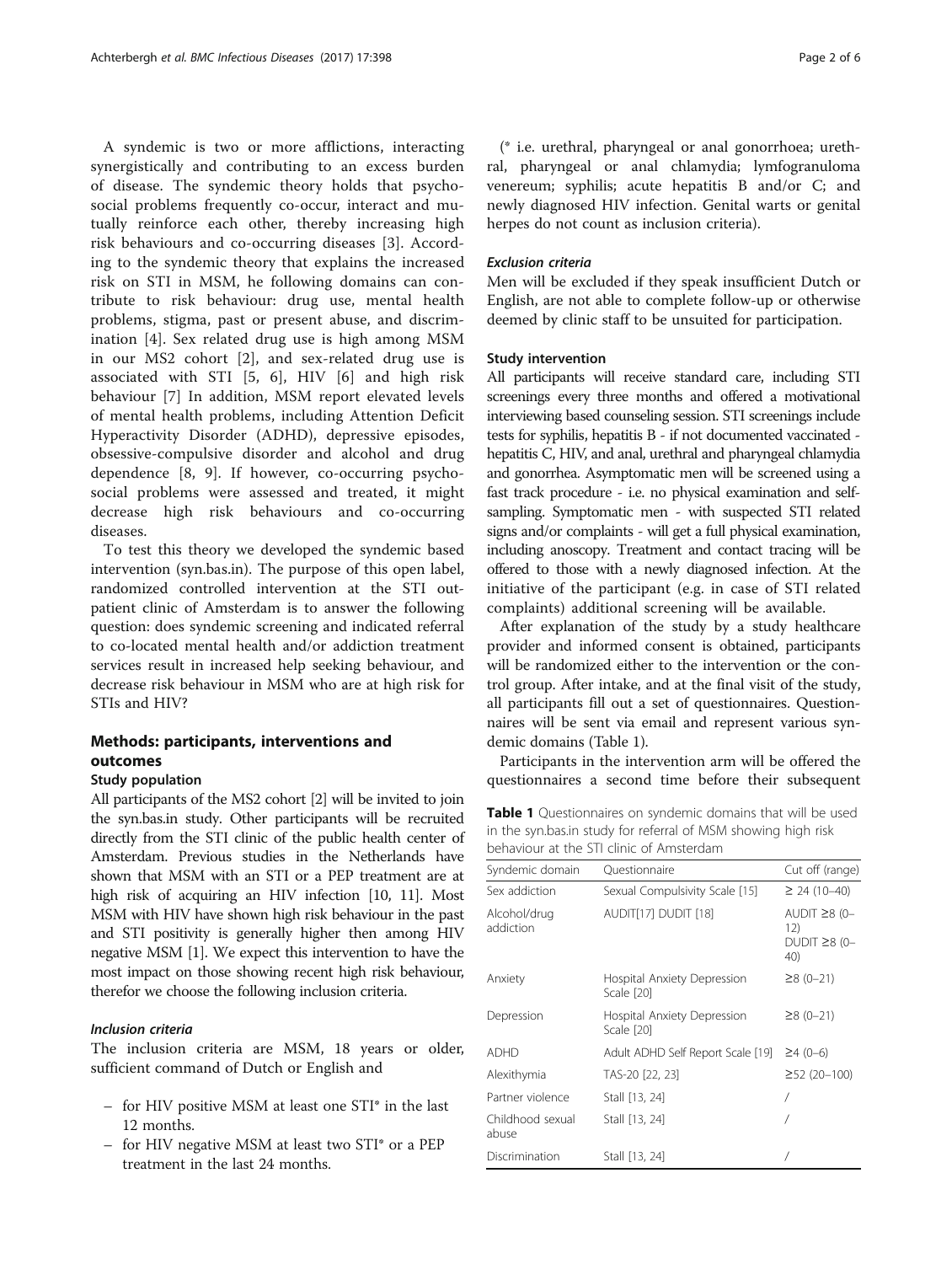three-monthly follow-up visit. During these subsequent visit the outcome of all questionnaires will be discussed to provide the participant in the intervention group a better insight in potential mental and/or addiction problem(s) that possibly contribute to risk behaviour. Via feedback and motivational interviewing the willingness to seek help will be evoked and monitored. All study healthcare providers receive training by mental health care providers to address these issues and are available for consultation in between visits, if necessary. If help is accepted, participants will be referred to a relevant mental health or addiction treatment service. Since colocated care may help to reduce barriers and improve health seeking behavior, intake consultations are available at the STI outpatient clinic of Amsterdam.

Participants in the control group receive standard STI screening and motivational interviewing based counseling session, yet controls are offered the questionnaires only during initial and end visit and do not receive feedback on the results of the questionnaires. Controls are allowed to visit the co-located care. After one year, participants in both groups will be asked to fill out the initial questionnaires again.

## **Outcomes**

#### Primary outcome

Help seeking behaviour for mental health and/or addiction problems among MSM who are at high risk for STIs and HIV. Since care is co-located, we will be able to use both confirmed help seeking behaviour and self-reported help seeking behaviour (i.e. Have you seen a health professional (family doctor, counsellor or psychologist) to get help for mental problems or problems due to substance use or sex in the last year? yes/no).

## Secondary outcomes

STI incidence and changes in risky sexual behaviours (i.e. condom use/number of partners/ number of unsafe partners/amount anal sex/recreational drug use/renounce to visit the STI clinic). In addition, we will monitor how care was experienced. If help seeking behaviour took place, information will be collected to know where help was obtained, and how useful the help was on a scale from 1 to 5.

# Study design

This is an open-label randomized controlled trial with a behavioural intervention to stimulate help seeking behaviour for mental health and addiction problems among MSM who show high risk behaviour for STI and HIV at the STI clinic of Amsterdam (Fig. 1). Participants will be assigned by block randomization in groups of 4, 6 or 8, with the help of a computer program.



150 MSM at high risk for STIs attending the STI Outpatient Clinic Amsterdam

 $T<sub>0</sub>$ STI screening, questionnaires on syndemic domains and help seeking behaviour

#### **Assessments**

the STI clinic of Amsterdam

Previous research has shown associations with HIV positivity and/or risk behavior and several syndemic domains like sexual compulsivity, drug or alcohol use, depression, stress, partner violence, childhood sexual abuse and discrimination [\[4](#page-5-0), [12](#page-5-0)–[14](#page-5-0)]. Questionnaires on these syndemic domains are added to this intervention. We hypothesized that people with ADHD may engage in risky sexual practices due to problems with impulsivity. Alexithymia might be an important factor associated with depression or anxiety. Therefor alexithymia and ADHD are added on to the list of syndemic domains and the following selfadministered questionnaires are used (Table [1](#page-1-0)).

The Sexual Compulsivity Scale (SCS) is a 10-item selfadministered questionnaire that assesses the impact of sexual thoughts on daily functioning and the inability to control sexual thoughts or behaviours [[15\]](#page-5-0). As a cut-off to designate sexual compulsivity (SC), we took a value equal to or above 24 [[15\]](#page-5-0).

For alcohol related problems the Alcohol Use Disorders Identification Test (AUDIT) is used. This is a 10–item questionnaire developed for identifying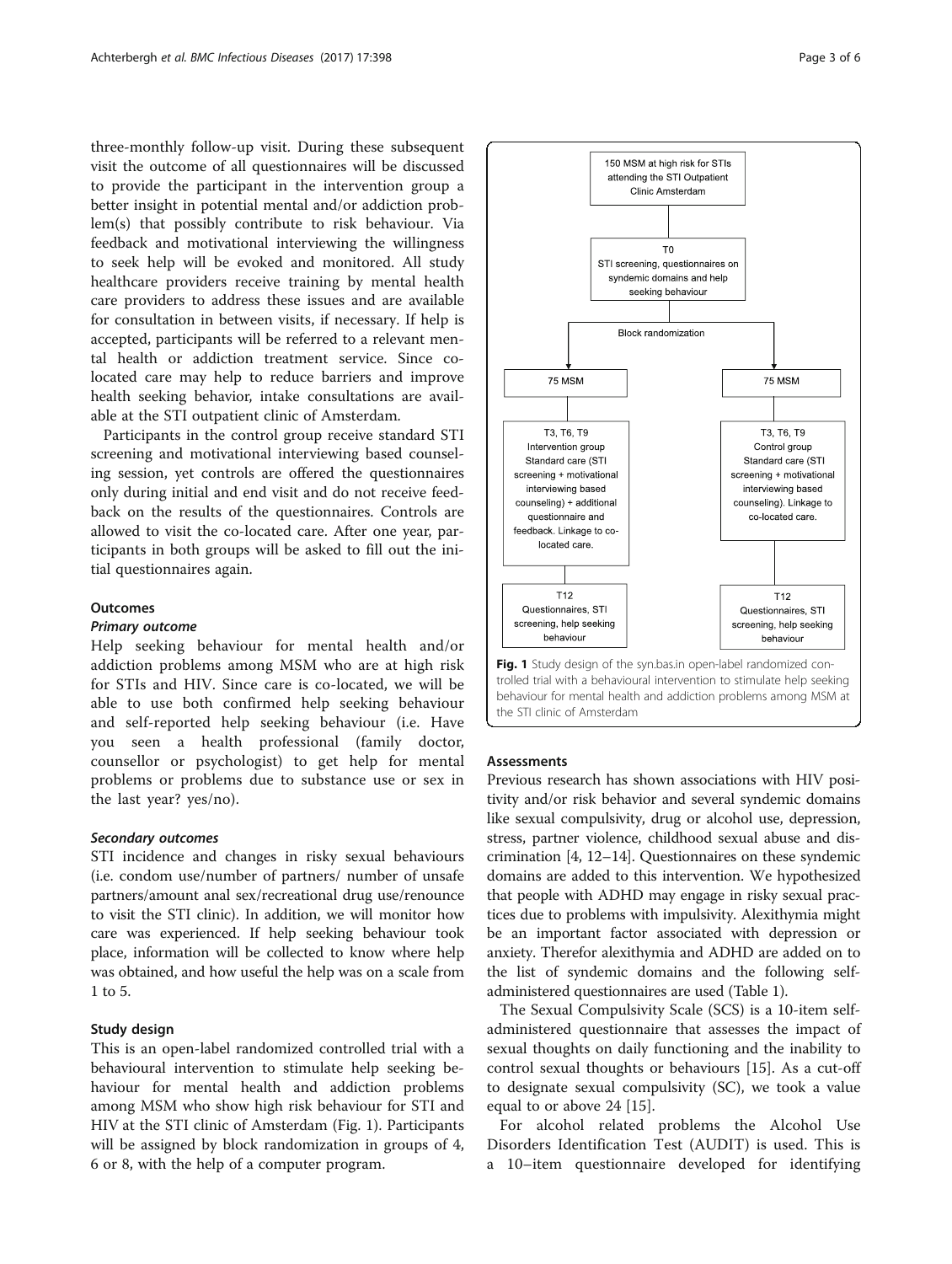risky or harmful alcohol consumption as well as alcohol-dependence [[16, 17](#page-5-0)].

For drug related problems the Drug Use Disorders Identification Test (DUDIT) is used. This is a 11-item screening instrument developed to identify nonalcohol drug use patterns and various drug-related problems [[18\]](#page-5-0).

For ADHD the Adult ADHD self-report scale(ASRS) is used. This is a 6-item screening instrument developed by the World Health Organization to identify adults with ADHD [[19](#page-5-0)].

For anxiety and depression the Hospital Anxiety and Depression Scale (HADS) is used. This is a 14-item screening instrument, 7 items measuring anxiety and 7 items measuring depression [[20\]](#page-5-0). The HADS was found to perform well in assessing anxiety disorders and depression in both somatic, psychiatric, primary care and the general population [\[21](#page-5-0)].

For alexithymia the Toronto Alexithymia Scale (TAS) is used. This is a 20-item screening instrument developed to identify persons with alexithymia [\[22](#page-5-0), [23](#page-5-0)].

Furthermore, we asked for partner violence [[13](#page-5-0)], childhood sexual abuse [[13](#page-5-0)] and discrimination [\[24\]](#page-5-0) as these variables have been associated with psychosocial health outcomes. (i.e. Did you experience any form of violence (symbolic (e.g., verbally, someone threatened you, stalked you) physical (e.g., someone hit you, kicked you) or sexual(e.g., someone forced you to have sex)) in the past 5 years with a primary partner?; Did you ever experience being 'forced or frightened' by someone into doing something sexual with a partner who was more then 10 years older at the moment when you were 16 years or younger?)

Tests used for STI screening in routine practise at the STI outpatient clinic of Amsterdam will be used in the study. The APTIMA ® Combo 2 assay is a Nucleid acid amplification test (NAAT) used to detect RNA of both Chlamydia trachomatis and Neisseria gonorrhoeae in the urethra, rectum and pharynx. The INNO-LIA Syphilis Score, Fujirebio/Innogentetics is used for syphilis serology. The Liaison® XL murex is used to detect antibodies for hepatitis B and hepatitis C. Both an Alere Determine HIV 1/2 rapid test and a 4th generation combo test (INNO-LIA™ HIV I/II Score, Fujirebio) are used for HIV screening.

Clinical data and biological materials will be stored according to the STI clinic procedures. Electronic patient files are accessible to all medical personnel of the STI clinic with access and codes to this system. All data gained from questionnaires will be kept under a unique project ID, which will be given at each participant at the beginning of the study based on the number of previous participants. A master list linking study ID's to electronic patient file identifiers will be controlled by the study coordinator. The list

will be kept in a locked filing cabinet with access restricted to the study coordinator.

# Sample size calculation

In the Amsterdam health monitor, 7% of the MSM respondents reported to have serious psychosocial problems [\[25](#page-5-0)]. Because of the lack of data, we hypothesize that 7% of the participants will already be in care for psychosocial problems. With our intervention we intend to increase help seeking behaviour from 7% to at least 25%. As 89% of the MS2 cohort used at least two different drugs [\[2](#page-5-0)], we assume that at least 40% will score above the DUDIT or AUDIT cut-off. Combined with the other questionnaires, including the ADHD, sexual compulsivity, alexithymia, anxiety and depression questionnaires, we expect that about 50% of the study population will score above the cut off of at least one syndemic domain questionnaires. Previous studies have shown that MSM at the STI clinic are willing to participate in STI clinic initiatives. Using the opting-out strategy for HIVtesting, refusals to test for HIV dropped from 38% to 2% within one year [[26\]](#page-5-0). In the syn.bas.in study we will actively stimulate help seeking behaviour. Therefore we believe that an improvement in help seeking behaviour from 7% to at least 25% is a realistic estimate. To detect an increase of help seeking behaviour from 7% to 25% and a statistical power of at least 80%, at least 64 participants per group are needed. Taking into account 10% loss to follow up, at least 141 participants are needed. Our aim is therefore to recruit 150 participants.

# Statistical analysis

Descriptive statistics will be used to describe baseline characteristics, questionnaire scores, condom use, number of partners, number of unprotected anal sex partners, recreational drug use (during and outside sexual activities) and lost to follow up rate. The distribution of the characteristics of the two intervention groups will be compared using Chi-squared tests for categorical data and student t-test or rank sum tests for continuous data depending on the distribution of the characteristics. To assess to effect of the intervention (control group vs. experimental group) on the primary outcome variable (help seeking behaviour), a univariable logistic regression analysis will be performed. Similar analyses will be performed with the secondary outcome variables. Changes over time will be described for the following parameters: drug use, risk behaviour and incident STIs. We will use appropriate univariable and multivariable statistical methods (poisson regression), corrected for repeated measurements within individuals to investigate changes over time and associated determinants. These analyses will be conducted comparing the two intervention groups.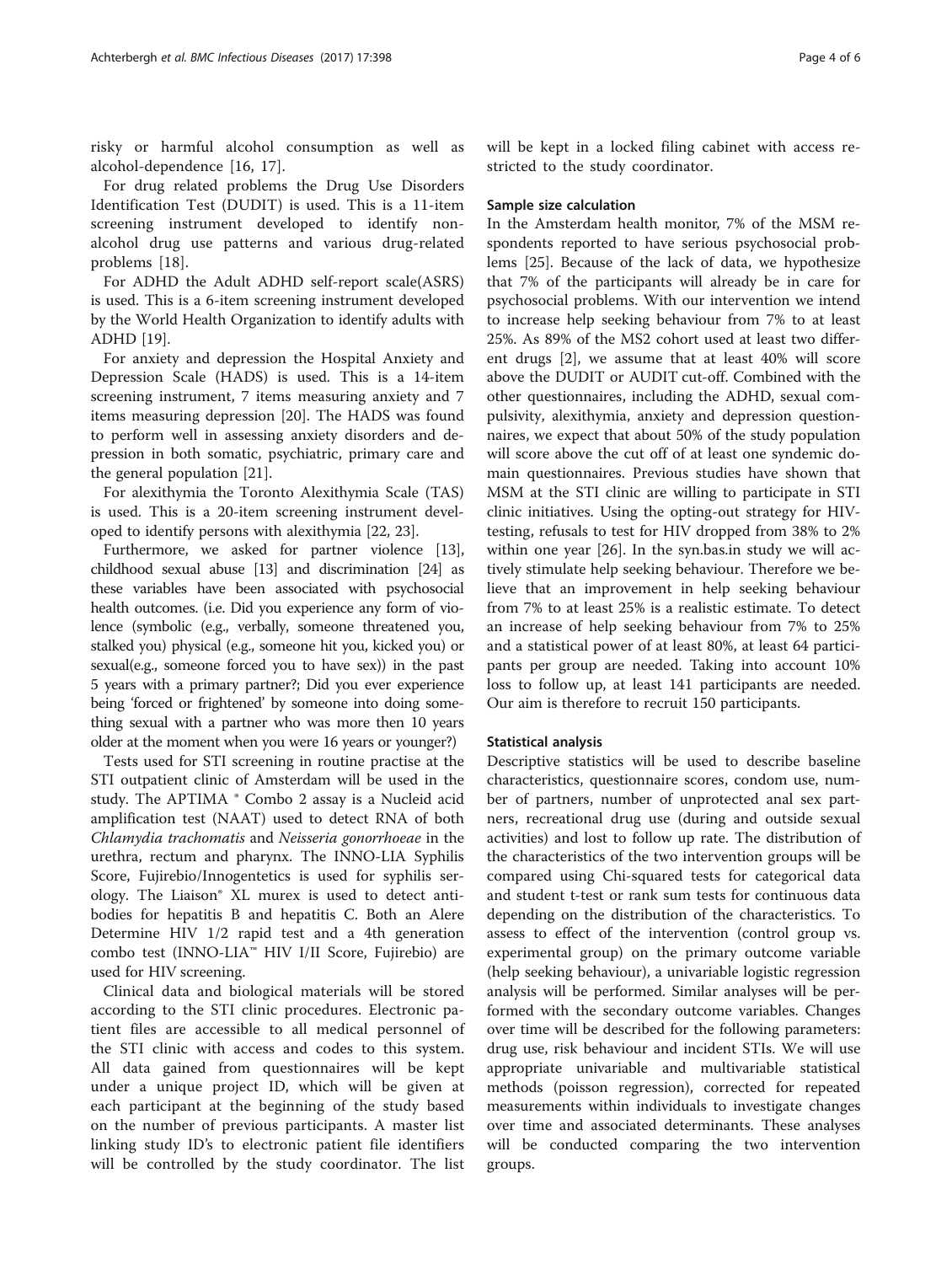# **Discussion**

The syn.bas.in study will provide information on the psycho-social status of high risk MSM in an STI clinic setting in Amsterdam, The Netherlands. Several syndemic domains will be explored in a multidimensional fashion and provide a broader view on the potential issues that contribute to STI risk behaviour. More importantly, it will assess the effect of a psycho-social self assessment procedure with subsequent feedback and active referral among MSM with one or more high syndemic domain problem scores. This may lead to further care-optimization for MSM, especially those who show high risk behaviour for STI and HIV. If this study is successful it may also be used for further research in other settings frequented by high risk MSM like HIV treatment centers. Moreover, the data generated can be used to further explore the value of the syndemic theory and eventually reduce STI and HIV infections.

## **Strengths**

A strength of this study is that we will be able to test for both STI and risk behaviour, whereas many other intervention studies do not have laboratory confirmed STI outcomes [[27\]](#page-5-0). Also, by using computer-assisted self-interviewing the reliability and validity of the generated data on risk behaviour will be as unbiased as possible. Another strength is that the study team is well trained in motivational interviewing which is also used in addiction care. This might help during the referral process and follow-up period. Finally, all the care provided is from trained and established organizations. Bringing STI, drug use and mental health care together is innovative and the co-located care might help participants to overcome barriers to seek help for problems which can be difficult to address. Incorporating these 3 echelons (STI, drug use and mental health care) within one program might be an answer to meet the emerging rise of chemsex and the associated physical, mental and social problems [[28\]](#page-5-0).

# Limitations

The trial may have some limitations. First, this is an open label trial and thus the study team can be influenced in its evaluation of the outcomes resulting in information bias and an overestimation of the effect of the intervention. We cannot control for this bias. However, most questionnaires used to assess the outcome measures are validated, will be self administered and therefore cannot be influenced by the study team. Second, co-located mental health and addiction care will not only be available to participants in the intervention group, but also for participants in the control group as it seems unethical not giving them this opportunity. This may result in weakening of the contrast and thus an underestimation of the effect of the intervention.

However, participants in the control group will not be stimulated by the study team. Third, the study is only performed in one center. In the future, it would strengthen our research and our findings if this study is performed in more centers and countries. Also it would strengthen the syndemic theory if we would use STI as primary outcome. As treatment for psychosocial problems can take a long time and therefore the effect on STI incidence as well, we decided to use help seeking behaviour as our primary outcome and STI as secondary outcome.

### Abbreviations

ADHD: [Attention Deficit Hyperactivity Disorder](https://www.nimh.nih.gov/health/topics/attention-deficit-hyperactivity-disorder-adhd/); ASRS: Adult ADHD Self-Report Scale; AUDIT: Alcohol Use Disorder Identification Test; DUDIT: Drug Use Disorder Identification Test; GBL: γ-Butyrolactone; GHB: γ-Hydroxybutyric acid; HADS: Hospital Anxiety and Depression Scale; HIV: Human Immunodeficiency Virus; MS2: A cohort of men who have sex with men showing high risk behavior at the sexually transmitted infections clinic in Amsterdam; MSM: Men who have Sex with Men; NAAT: Nucleic Acid Amplification Test; PEP: Post-Exposure Prophylaxis; SC: Sexual Compulsivity; SCS: Sexual Compulsivity Scale; STI: Sexually Transmitted Infection; TAS: Toronto Alexithymia Scale

#### Acknowledgement

We are grateful to the staff at the Public Health Service Amsterdam, especially Ilya Peters and Kees de Jong who are involved in the logistics, recruitment and inclusion of the study. We would also like to thank Arjan Hogewoning, Udi Davidovich and Elske Hoornenborg from the Public Health Service Amsterdam.

### Funding

This study is funded by STI Outpatient clinic of the Public Health Service of Amsterdam.

#### Availability of data and materials

Not applicable.

### Authors' contributions

Study concept and design: RA, JvdH, WvdB, HdV. Drafting of the manuscript: RA, HdV. Critical revision of the manuscript: RA, JvdH, WvdB, HdV. All authors read and approved the final manuscript.

#### Competing interests

The authors declare that they have no competing interests.

#### Consent for publication

Not applicable.

#### Ethics approval and consent to participate

All participants provide written informed consent collected by staff of the STI outpatient clinic of Amsterdam. This study was approved by the Medical Ethics Committee of the Academic Medical Centre, Amsterdam Netherlands (NL56157.018.16/METC2016\_039, 02–05-2016).

## Publisher's Note

Springer Nature remains neutral with regard to jurisdictional claims in published maps and institutional affiliations.

#### Author details

<sup>1</sup>STI outpatient clinic, Department of Infectious Diseases, Public Health Service Amsterdam, Amsterdam, the Netherlands. <sup>2</sup>Department of Psychiatry Academic Medical Centre, University of Amsterdam, Amsterdam, The Netherlands. <sup>3</sup>Department of Dermatology, Academic Medical Centre, University of Amsterdam, Amsterdam, The Netherlands. <sup>4</sup>Amsterdam Infection & Immunity Institute (AI&II), Academic Medical Centre, University of Amsterdam, Amsterdam, The Netherlands.